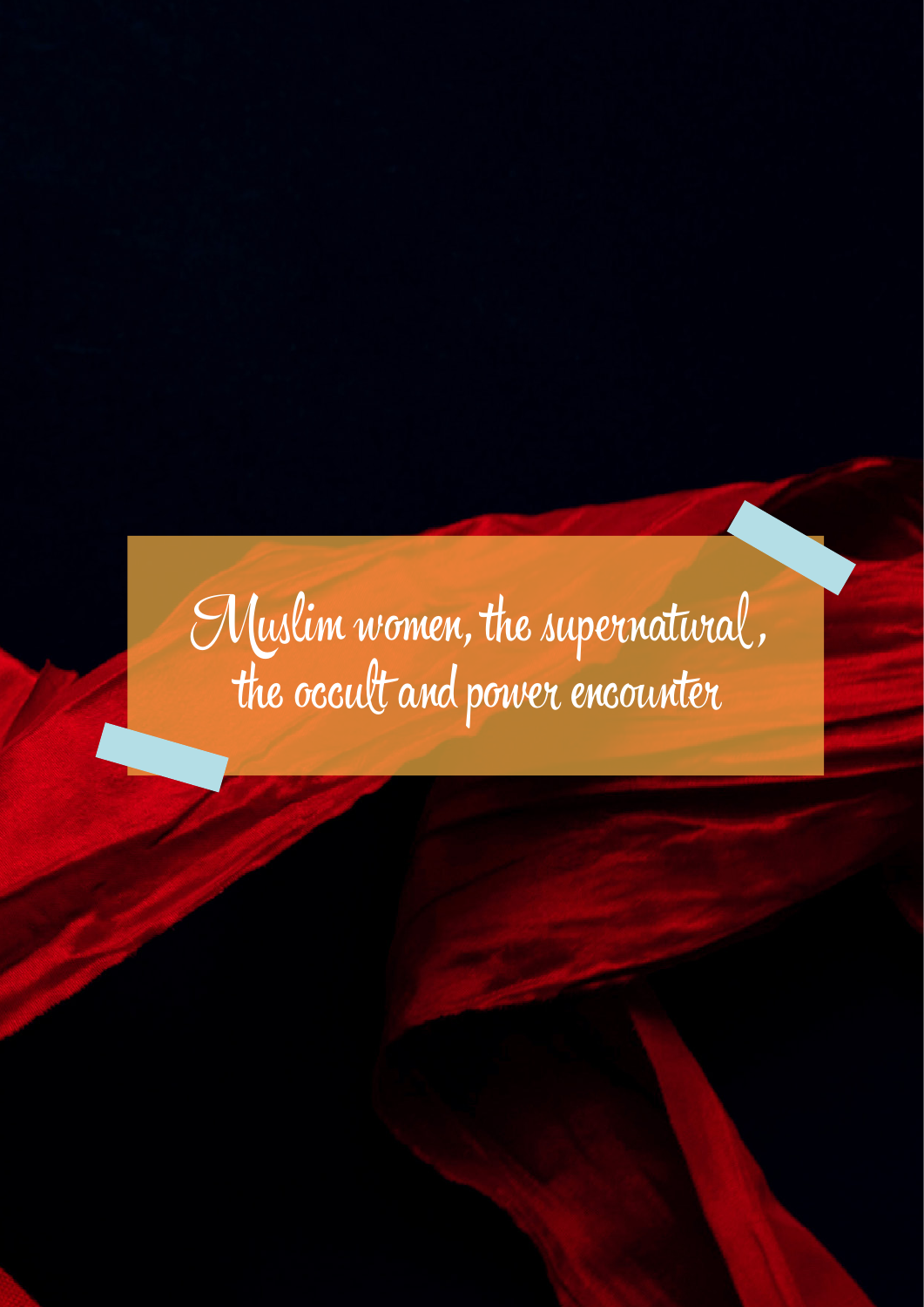

Published in St Francis Magazine Nr. 2 Vol. IV (September 2008)

# **Introduction: revealed religion and folk religion**

Miracle and the supernatural are part of the cosmologies of both Christianity and Islam. The greatest miracle in Islam is the Qur'an. In Christianity, the greatest miracle is the resurrection of the incarnate, living word, the Lord Jesus Christ. At some points, the religions which claim to be revealed degenerate into folk religion. The serpent of brass, made by Moses at God's command in the wilderness (Numbers 21:4-9) later became an object of worship, which had to be destroyed during King Hezekiah's reformation. (2 Kings 18:4). Jeremiah was ordered to condemn the mechanical reliance of the people on the presence of the Temple of God in Jerusalem. They regarded the Temple as a kind of automatic insurance policy guaranteeing their protection and that of the city. (Jeremiah 7:4). In Judaism, Christianity and Islam practices sometimes show deviations from the ideal as set out in their respective scriptures. There are magical uses of the names of God. Bibliolatry or the worship of the book and bibliomancy or the magical use of the book replace the proper reading of the inspired books. Charms and excessive veneration of saints replace reliance on God.

Both men and women, the illiterate and the educated are involved. Benazir Bhutto in her autobiography *Daughter of the East* relates that before leaving Karachi in 1969:

*I stood in the carved wooden doorway...while my mother passed my new Holy Qur'an over my head. I kissed it. And together we left for the airport to fly to the United States."[1]*

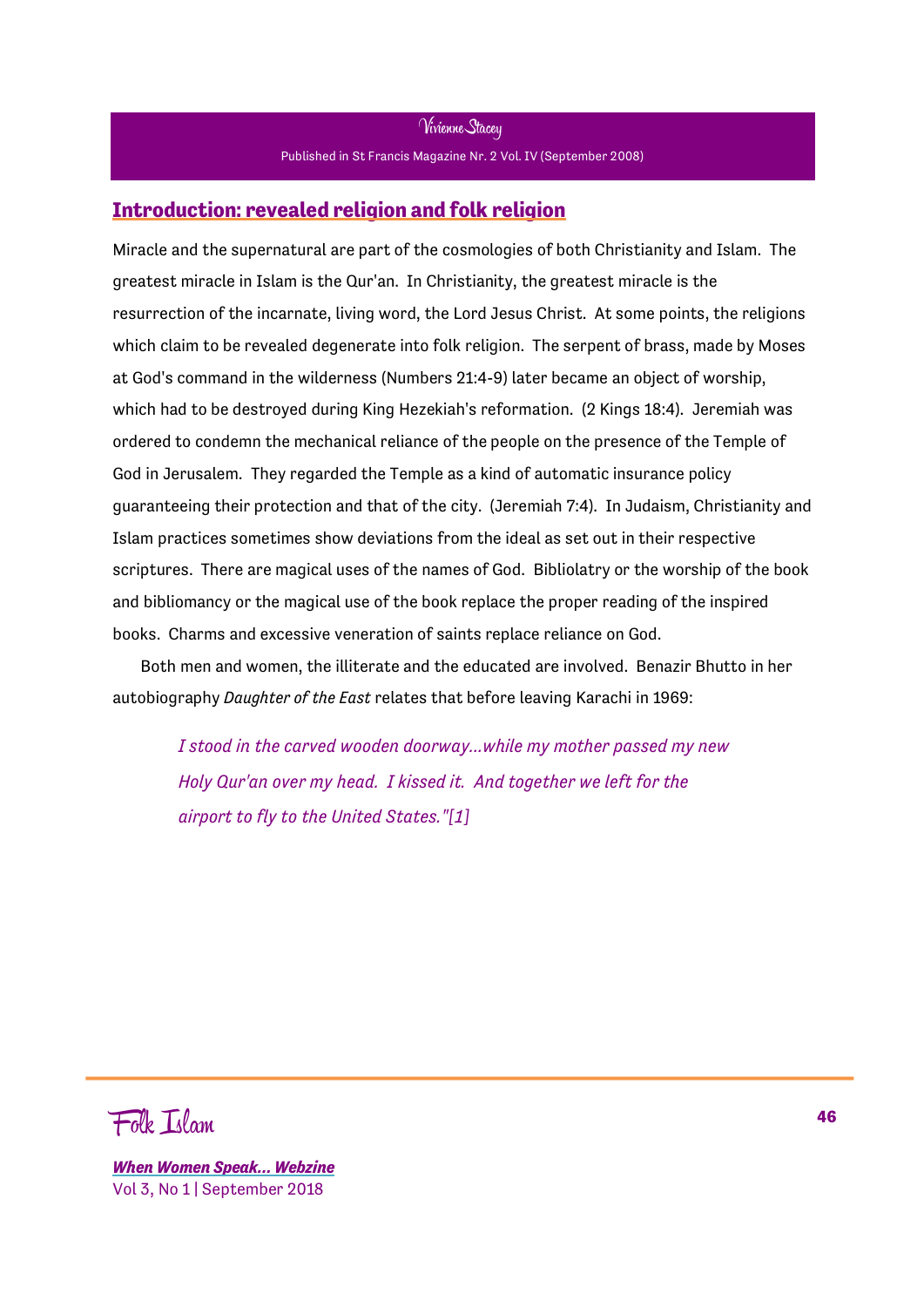Before her father's execution he had urged her:

*'Go to pray at Lal Shahbaz Qalander...I never got there last Eid'. Lal Shahbaz Qalander. One of our most famous saints. My grandmother had gone to pray at his shrine when my father became very ill as a baby and nearly died. Would God be able to hear a daughter's prayer for the same person?[2]* 

The Qur'an condemns witchcraft. (surah 113:4). However, it makes no categorical condemnation of the occult such as is found in Deuteronomy 18:10-12. The Qur'an even hosts some of the animist practices prevalent in pre-Islamic Arabia, e.g. surah 56:75 where there is a reference to astrology. The adoration of the sun and moon is forbidden in the Qur'an. (Q 41:37).

# **Miracles at shrines**

I once went with a group of students to the shrine of Sufi Qamar Ali Darvesh at Shivapur, a village near Pune in India. We watched the phenomenon of the levitating rocks. Two large round boulders lay close to each other. We saw the larger weighing about seventy kilogrammes raised through the power of the saint to a height of nearly two metres. Eleven men using only an index finger each called in unison on the name of the saint and so raised the boulder for several minutes. Muslims, Hindus and Christians come in their hundreds each day to the shrine partly because of this miracle and partly to find healing through using the water of the nearby spring and by praying to the saint. In my estimation such miracles and such healings do not come from God. Here I would endorse what John White says in a recent book:

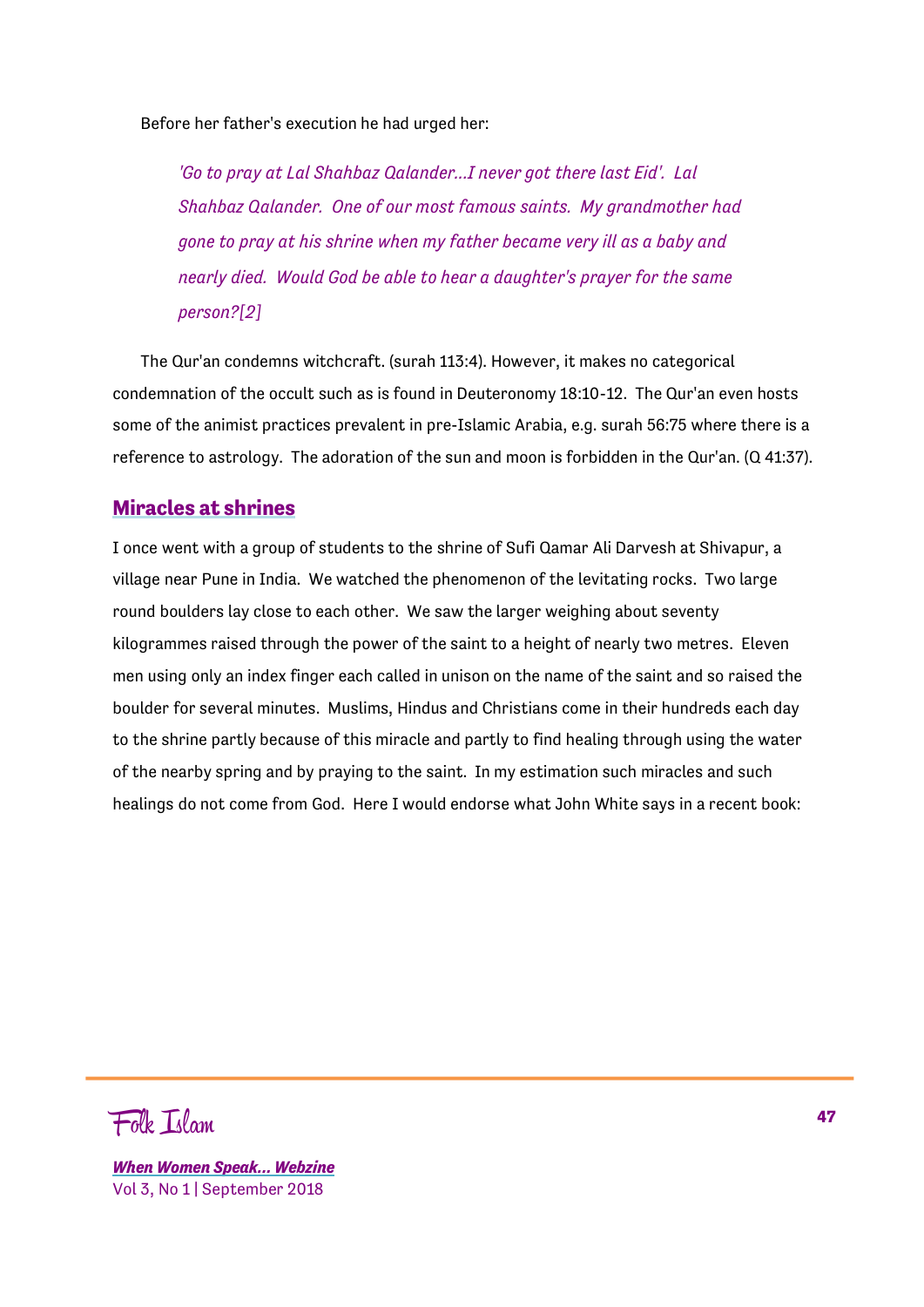*"Demonic power is nothing more than divine power corrupted. Water that is dangerously polluted does not cease to be water and may still look like, and even sometimes taste like pure water. So devilish miracles will deceive 'even the very elect'".[3]* 

Satan will appear 'as an angel of light'. Hell's power will, however, be progressively enslaving and end in death and destruction, while God's power will be redemptive, vivifying, cleansing, freeing and restorative." (2 Corinthians 11:14). Many people have problems grasping that what is or appears miraculous may have a source other than God.

### **Relics**

In such a centre of orthodoxy as the Badshahi Mosque in Lahore, Pakistan, I have visited the exhibition of twenty-seven relics which attracts both Sunnis and Shias. One can see displayed behind glass Muhammad's walking stick, three of his sandals, his underwear, his banner with magic squares on it, Fatima's handkerchief and prayermat, and dust from the battle-field at Karbala. Some of the viewers get as near as possible to the relics by rubbing the glass with their hands and then rubbing their faces to transfer the blessing from the relic to themselves. Others especially the Shias are moved to tears as they see the dust from Karbala where Ali's son Hussain was martyred.

#### **Exorcism**

In Muscat, the capital of the Sultanate of Oman, I have heard Muslim exorcists at work for hours in the evening and earlier part of the night casting out evil spirits. To listen to the chanting of the exorcists and the shrieks of the afflicted is an eerie and chilling experience. The crucial matter in Christian exorcism is diagnosis. Without being sure that exorcism is needed it is unwise to proceed.

Generally, it is wise to work with two or three others in a team. In my contribution to *Muslims and Christians on the Emmaus Road*[4] I have dealt with the subject in some detail. However, here is another case study that occurred after I wrote that chapter. I was visiting a

Folk Islam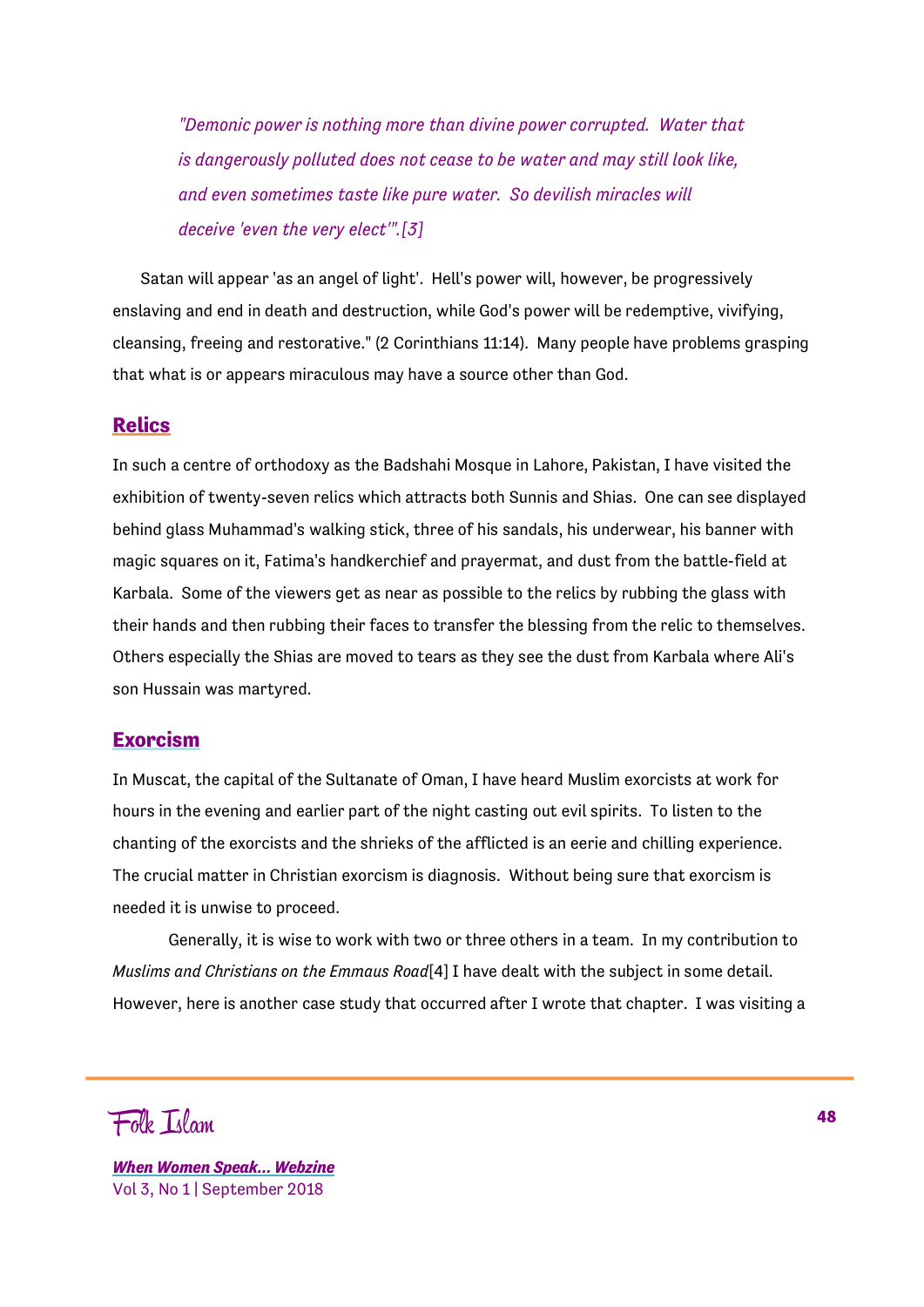small Christian hospital in the Middle East. The Arab Medical Director of the hospital had invited me for a few days to give some Christian teaching. When I arrived he also requested me to help by joining the small team involved with a demonized nominal Christian woman. The team comprised of the husband who was a committed believer, a psychiatrist and the Medical Superintendent. We met the woman that evening in the church. I asked to be allowed to interview her through a translator and make my own diagnosis. It soon became apparent that she was not yet 'born of the spirit'. I tried unsuccessfully to help her see her need of Christ and his saving power.

After a while, I told the translator that I would pray for her but in English so there was no need for him to translate. She knew no English. I prayed aloud for about ten minutes but when in my prayer I quoted Isaiah's word about the cross of Christ "by his stripes we are healed", the woman who had been quiet and normal until this point lost all self-control and behaved in a demented manner. Her husband and the doctor carried her from the pew to the chancel and it took three people to hold her down. I was convinced that their diagnosis was correct and that she was demonized. The demons, and there were several, could not stand the mention of the blood of Christ. I then tried to find out how and when they had entered her. Apparently, her parents had taken her on one occasion to a Muslim shrine for some specific spiritual purpose. Her trouble seemed to have dated from then. We struggled with her and the evil powers for three hours each evening. She was not delivered during my visit but some months later I heard of her deliverance and of her new life in Christ. Praise be to God.

### **The cleansing of buildings**

I have stayed in quite a number of buildings that Muslims claimed were inhabited by evil spirits. Our experiences confirmed these claims. Muslims sometimes refuse to rent buildings for their own use, which they perceive to be the dwelling place of evil powers. Spirits generally inhabit a particular part of a building. The cleansing of a building by the power of Christ can be a convincing testimony to Muslims. It should also be noted that Christians have sometimes undermined their own ministries by not cleansing a building before dedicating and living in it. "The Christian's home or 'tent' must ever be holy ground, even although all around

Folk Islam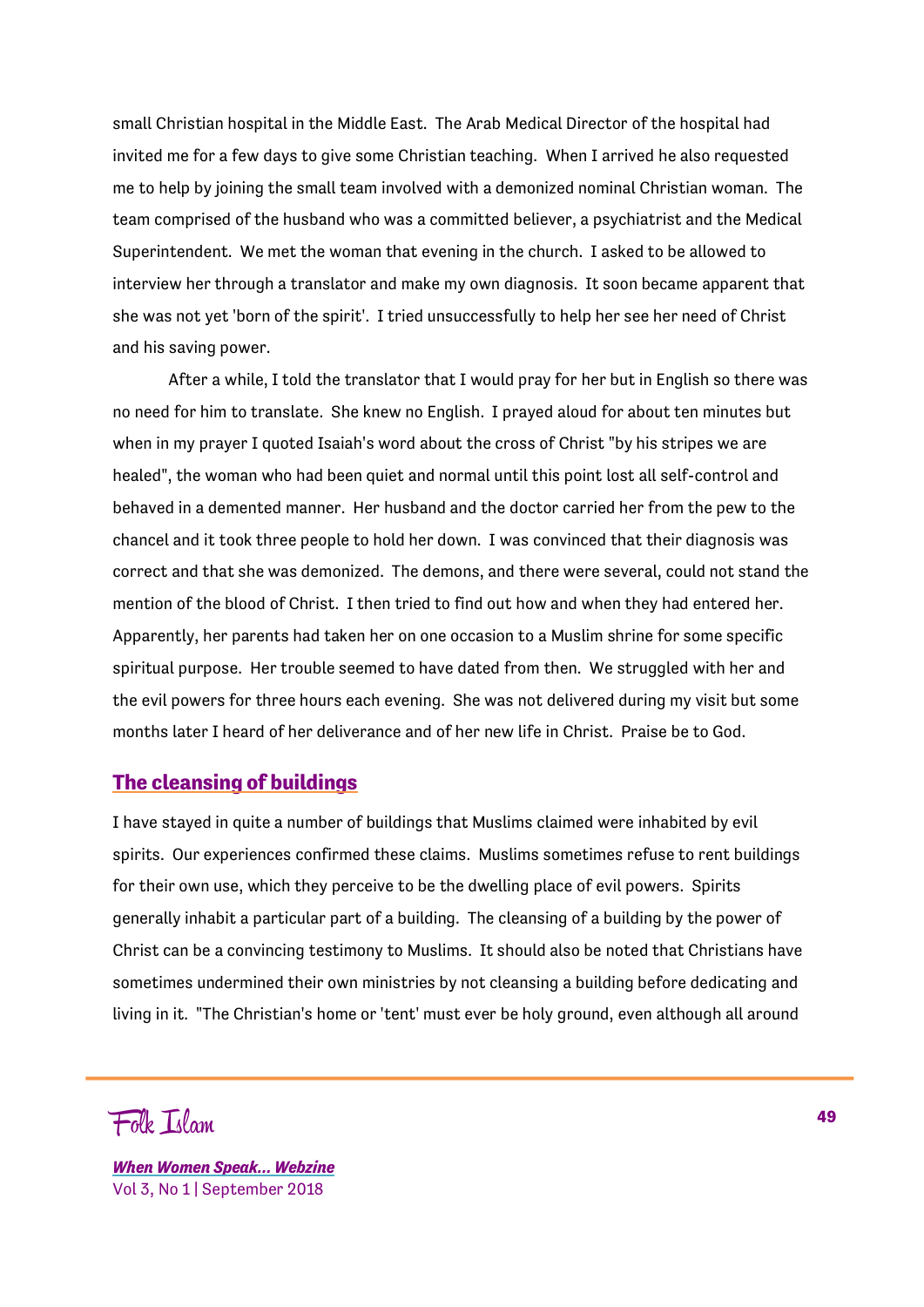be evil, for the Embassy is privileged land and here the Ambassador enjoys extra-territorial rights".[5] We never know what has occurred on the land on which a house is built, nor in what ways the builders have appeased evil spirits as they built. Maybe they made an animal sacrifice before laying the foundations. Sometimes previous owners or tenants have practised magic or some occult activity. I was involved in the cleansing of a house in which a fortuneteller had lived for some years. There were weird markings in paint in unexpected places and a feeling of oppression in certain areas of the house. It is interesting that the next tenant who was a Christian who knew nothing about the history of the house and the service of cleansing remarked how the house seemed so full of peace and the presence of the Lord.

Sometimes a place is influenced adversely by the environment or those who visit. A quiet service of cleaning including casting out, praise and prayer might be needed. Recently, one of my friends wrote:

*"The house-warming we discussed took place two days ago. Alan, our Rector, prayed so beautifully, thinking first about houses Jesus was invited into in the New Testament. Then he went on to think about not only my house, but all the houses in the Avenue. There were fourteen of us, just enough to sit comfortably... Although not many of my neighbours were there, I have a lot of openings into houses as a result."* 

## **Black magic**

In a Punjabi village in Pakistan my two companions and I experienced the full force of black magic practitioners. I have described this in my book Christ Supreme over Satan. Each evening after a day of ministry in other villages, we returned to the one-roomed house which was our base for ten days. We ran an evening service for the Christian community about twenty of whom came and sat in the courtyard. Beyond the courtyard in the village square hidden by the darkness up to two hundred Muslims used to listen in - a silent, voluntary, hidden congregation. This probably enraged the practitioners of black magic. Sudden illness, nightmares, shapes in the darkness, a scorpion at the head of the bed, strange knockings and

Folk Islam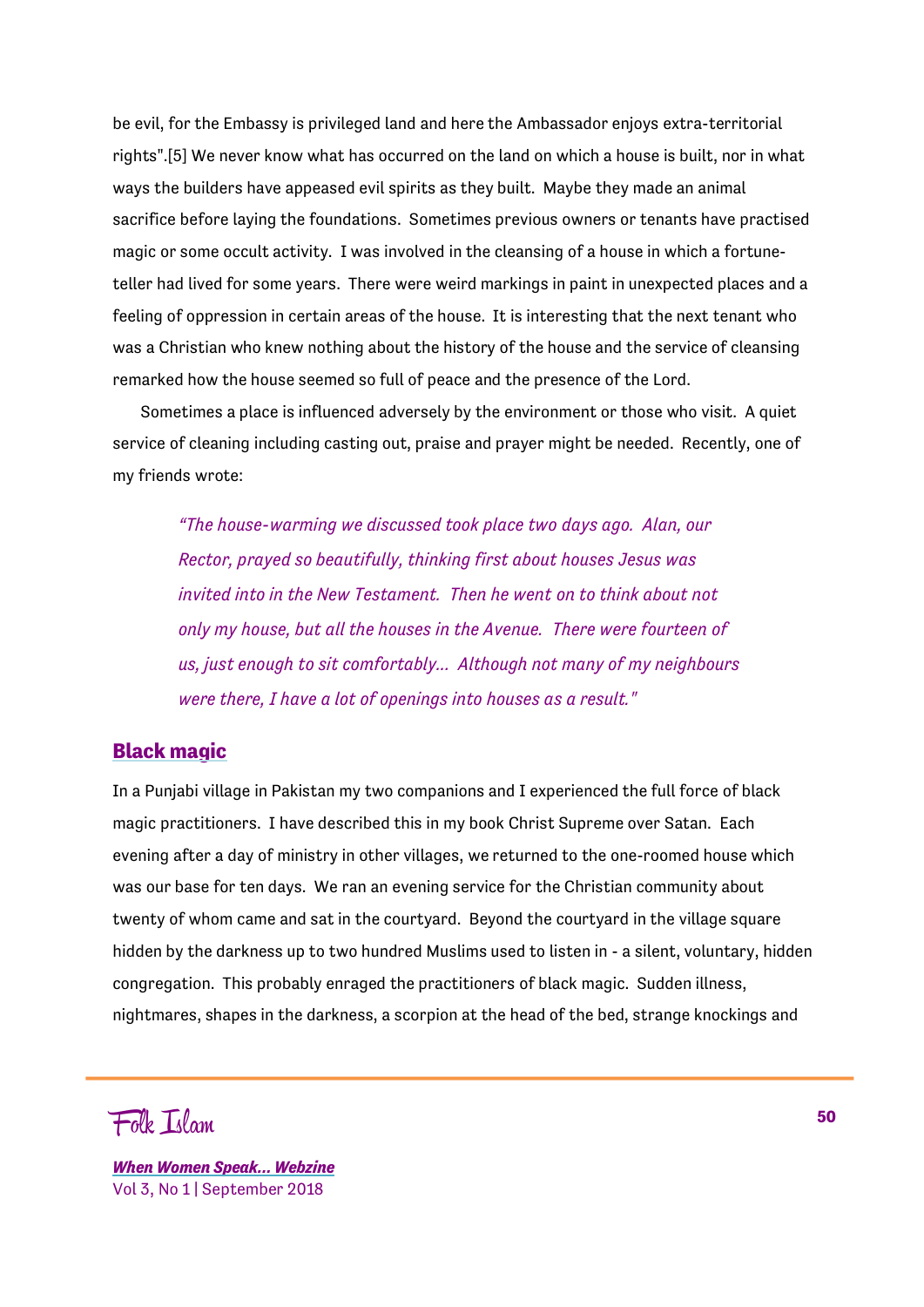peculiar bloodstains with unnatural patterns - all this and more. God demonstrated his power by instant healing, keeping one of the three of us always watching and praising God, a wall of light marking a compound across the square where devil worship was practised and the banishing of fear as we all prayed together. (Zechariah 2:5). The exercise of our Christ-given authority of binding the power of Satan sometimes frees the way for the proclamation of the gospel and the practitioners of black magic can be rendered ineffective. (Matthew 18:18; Mark 3:27).

## **Illness, healing and prayer**

Sometimes illness is directly satanic in origin as it was in the case of Peter's mother-in-law when Jesus rebuked the fever and she was immediately healed. (Luke 4:38-39). Jesus has given us authority to deal with illness of satanic origin in a similar way in his name. The satanic element in illness can be eliminated the most easily.

Strangely, we often consider it as the last option. Often the reasons for illness are complex. Sometimes healing comes through prayer and treatment. In this too Jesus gives us an example. (Mark 8:2325). Healings often give further opportunities for sharing the gospel with the patient and the family. Sick Muslims are often grateful for the prayers of their Christian friends. If the patient is not healed it is no dishonour to the name of Jesus and if he or she is healed the Muslim is generally open to learning more about Jesus.

# **Visions and dreams of Christ**

There are many accounts of Muslims having had visions or dreams of Christ. Seppo Syrianen in his limited survey in Pakistan discovered that the hearing or reading of scripture, the love of Christ seen in a person and visions or dreams of Christ were the three main influences in bringing Muslims to Christ. Over half of those he interviewed had such visions or dreams. We can pray for Muslims to have visions or dreams of Jesus the Son of God. One veteran missionary to Pakistan wrote in a letter dated March 2, 1994: "The 27th night of the month of Ramadan or Ramzan is very special to Muslims. They ask God for special revelations that night. He sometimes appears to some of them telling them about Jesus, the Lamb of God." At least

Folk Islam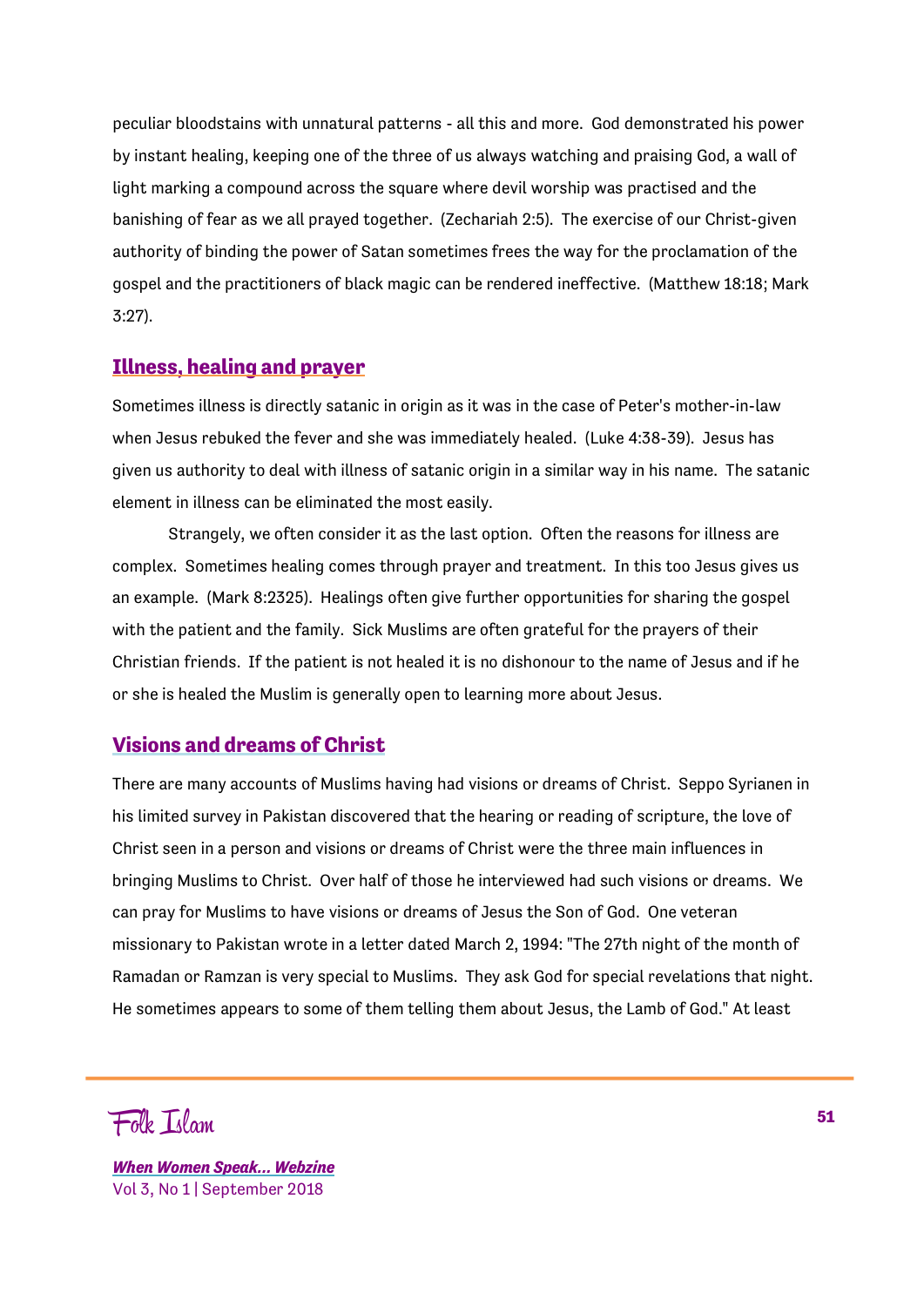35% of all recent Turkish conversions were probably in response to dreams and visions of Jesus as the Son of God. In many other Middle Eastern countries people have had dreams in which they are instructed to search for and read the Christian scriptures. It has been noted that when they have found the written Word (often in remarkable ways) the dreams and visions cease. If someone came to you and said that he or she had had a vision of Christ, what would you say? The main point is not to try and establish whether the experience is from God or some other source but to point that person to the Jesus of the Bible. The real Jesus is to be found in the scripture.

## **Charms or amulets**

Charms generally contain the names of God, or verses from the Qur'an or their numerical equivalent. Charms can also be eaten or drunk and sometimes increase the person's bondage to Satan. Even Christians can be enslaved unwittingly. I sometimes ask someone wearing a charm round the neck what is in it and on hearing that it is a verse I ask whether the wearer thinks that God prefers his word around our necks or in our hearts. The answer is always in our hearts. I then offer to teach a word of God to put in the heart e.g. Romans 5:8. I have never met a Muslim woman to whom I quoted this verse who was worried about its theology even after I had explained it carefully.

## **Curses and the evil eye**

Several of my committed Christian friends have been severely affected by curses generally in the form of illness and depression for months or even years until they or someone else has detected and broken it by Christ's power. Many Muslims are afraid of the evil eye. We can share how God helps us to deal with fear and how he guides us with his eye. (Psalm 32:8).

#### **Conclusion**

After over forty years of living, working and travelling in the Muslim world I have concluded that Quranic Islam and folk Islam are inextricably linked especially in that the Qur'an seems to

Folk Islam